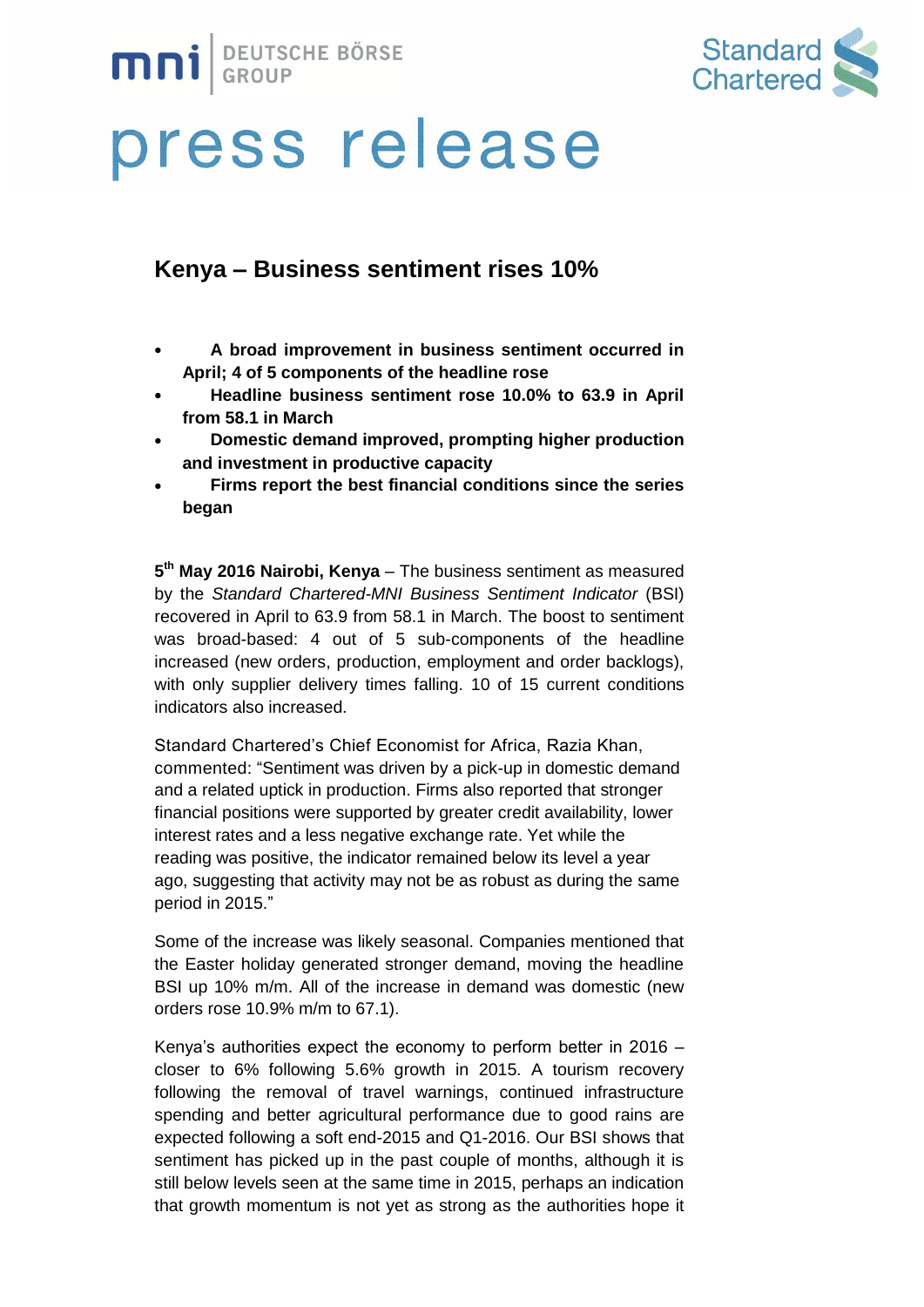



could be. The coming months will reveal whether April's improvement in activity can be sustained.

#### **Figure 1Figure 1: Our Kenya BSI rebounded in April**

*Standard Chartered-MNI Kenya Business Sentiment Indicator*



*For the [COMPLETE](https://research.standardchartered.com/Pages/home.aspx) MONTHLY REPORT and more information on Standard Chartered's Africa Indicators, subscribe to the Bank's dedicated Research Portal Research <https://research.standardchartered.com/Pages/home.aspx>* or *email* [Tom.Indimuli@sc.com](mailto:Tom.Indimuli@sc.com)

#### **ENDS**

For further information or interviews, please contact: Tom Indimuli – Head of External Relations, Standard Chartered Kenya [Tom.Indimuli@sc.com](mailto:Tom.Indimuli@sc.com) / Mobile: +254 (0)772 066 592

#### **NOTES TO EDITORS:**

#### **Standard Chartered's Africa Indicators:**

#### *Standard Chartered MNI Business Sentiment Indicator 2 Markets: Kenya, Nigeria*

*The Standard Chartered MNI Business Sentiment Indicators provide unrivalled insight into business activity, and is expected to be a forerunner in economic analysis in each of the three countries. Companies of varying scale and sectors respond to a consistent set of survey questions covering themes such as orders, production, interest rate fluctuations, credit availability, employment and export trends.*

 *Standard Chartered-Premise Consumer Price Tracker Nigeria*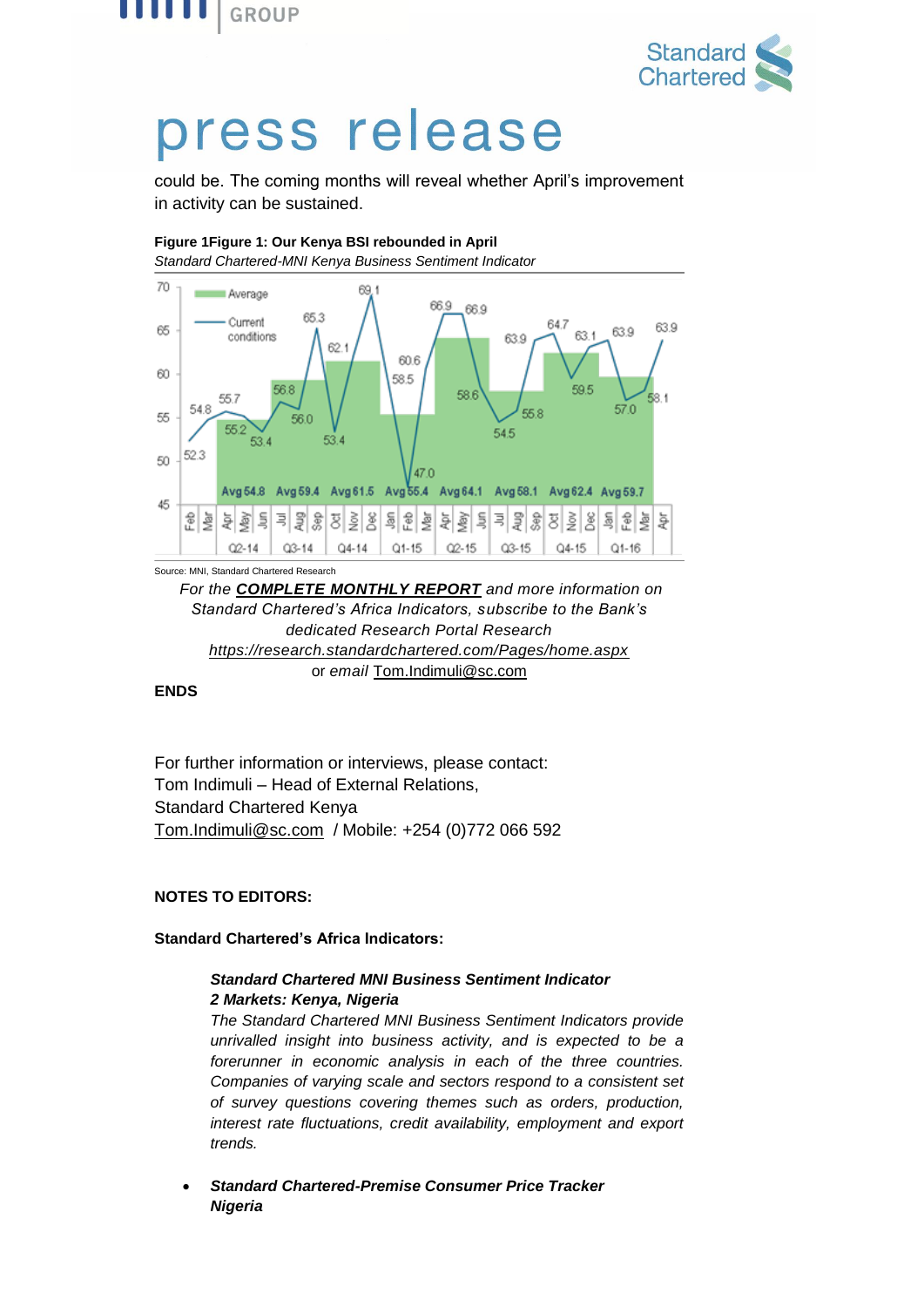



*The Standard Chartered-Premise Consumer Price Tracker, delivered by Premise, uses 'crowdsourcing' and cutting edge mobile technology to gather pricing of local products. Hundreds of local*  residents across cities are recruited to capture prices using their *smartphones. Pricing is either entered manually, or captured via photographs from local stores and marketplaces. By analysing and comparing prices and the placement of everyday items, such as vegetables and cleaning products, the Standard Chartered Premise Consumer Price Tracker delivers near real-time consumer price inflation data.*

#### **Standard Chartered**

We are a leading international banking group, with around 86,000 employees and a 150-year history in some of the world's most dynamic markets. We bank the people and companies driving investment, trade and the creation of wealth across Asia, Africa and the Middle East, where we earn around 90 per cent of our income and profits. Our heritage and values are expressed in our brand promise, Here for good. Standard Chartered PLC is listed on the London and Hong Kong Stock Exchanges as well as the Bombay and National Stock Exchanges in India.

In Africa, Standard Chartered has more than 8,000 staff and a history of more than 150 years. Currently the Bank covers 38 markets on the continent – 16 on a local presence basis, and an additional 22 on a transaction basis supporting its clients. Given its unique footprint, Standard Chartered is ideally positioned to facilitate and support valuable trade and investment corridors intra-Africa, and between Africa and the rest of the world. Findings from an [independent](https://www.sc.com/en/news-and-media/news/africa/2014-02-18-independent-study-measures-our-impact-in-africa.html) study confirm that Standard Chartered supports just under 2 million jobs in Sub Saharan Africa, and contributes more than USD10.7billion or 1.2% of the region's GDP. In leading markets such as Kenya, Ghana and Zambia, the Bank's operations provide work for just under 3% of the local workforce. Standard Chartered's commitment to innovative partnerships such as ['Power](https://www.sc.com/en/news-and-media/news/africa/2014-05-05-Power-Africa-Azura-is-latest-contribution.html) Africa' enables the Bank to live its brand promise to be 'Here for good', and facilitate the delivery of electricity to more than 20 million people and companies over 5 years.

For more information please visit [www.sc.com.](https://thebridge.zone1.scb.net/external-link.jspa?url=http://www.sc.com/) Explore our insights and comment on our blog, [BeyondBorders.](https://thebridge.zone1.scb.net/external-link.jspa?url=https://www.sc.com/beyondborders/) Follow Standard Chartered on [Twitter,](https://thebridge.zone1.scb.net/external-link.jspa?url=https://twitter.com/stanchart) [LinkedIn](https://thebridge.zone1.scb.net/external-link.jspa?url=http://www.linkedin.com/company/standard-chartered-bank) and [Facebook.](https://thebridge.zone1.scb.net/external-link.jspa?url=http://www.facebook.com/standardchartered)

#### **MNI indicators**

#### **Unique insight to business and consumer confidence**

MNI Indicators specialises in producing business and consumer surveys designed to present an advance picture of the economic landscape and highlight changing trends